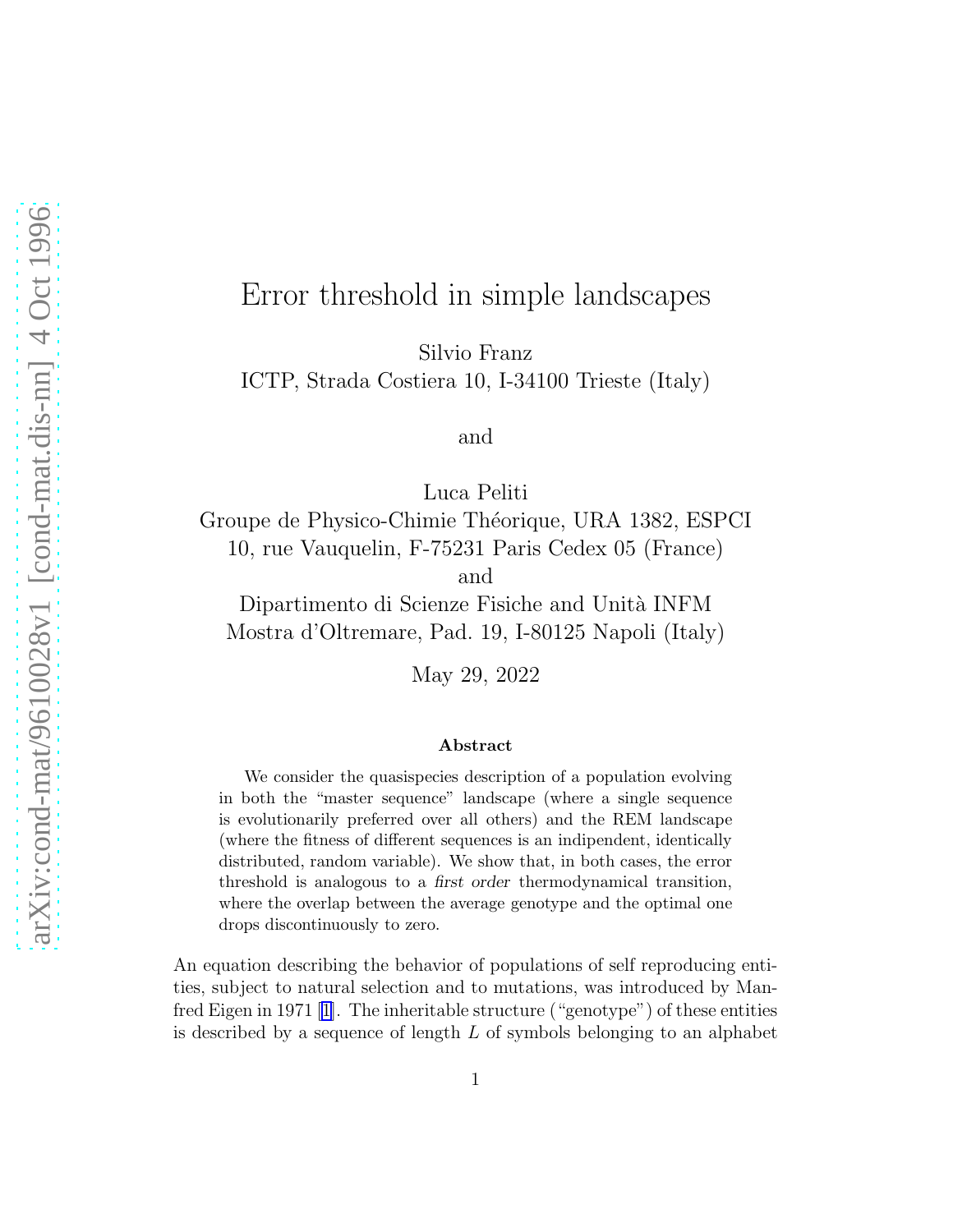of  $\kappa$  characters ( $\kappa = 4$  in the case of nucleic acids). In the simple case in which one such sequence is selectively preferred with respect to all others, Eigen was able to show that his equation (the quasispecies equation) implies a transition (called the error threshold) between two different behaviors:

- At low mutation rate, the population is made up, at equilibrium, of sequences close to the preferred one (master sequence): it forms therefore a quasispecies;
- At higher mutation rate, the distribution becomes uniform over sequence space.

This behavior is reminiscent of a phase transition in statistical mechanics. Indeed,I. Leuthäusser  $|2|$  showed that the quasispecies equation is equivalent to a statistical mechanical model. The error threshold corresponds in this language to a thermodynamical transition of the statistical mechanical system.

Later, Tarazona [\[3\]](#page-9-0) qualified this correspondence, by pointing out that the properties which described the behavior of the evolving population corresponded to surface observables of the statistical mechanical model. In particular he argued that in the simple situation mentioned above, with a single master sequence, while the naive application of statistical mechanics predicted a first-order phase transition, the transition was continuous for the evolutionary model. The discrepancy between the two predictions was attributed to a surface phenomenon akin to wetting[[4\]](#page-9-0), where the disordered state is favored on a surface layer whose thickness diverges as the phase transition is approached.

The statistical mechanics approach to the quasispecies equation was later used by Franz et al. [\[5](#page-9-0)] to solve it in a "rugged fitness landscape" (in which the selective value of each different sequence is an independent random variable) modelled by Derrida's Random Energy Model (REM) [\[6](#page-9-0)]. In this case, a first-order transition between the quasispecies and the uniform behavior was found. This result has been challenged by P. G. Higgs and G. Woodcock[[7](#page-9-0)].

The aim of this letter is to point out that the discrepancy between predictions is due to the fact that one's attention is directed towards different observables in the different cases: a careful consideration of the "infinite genome"  $(L \to \infty)$  limit, necessary to obtain a sharp phase transition, shows that, in the "master sequence" model, the error threshold is a first-order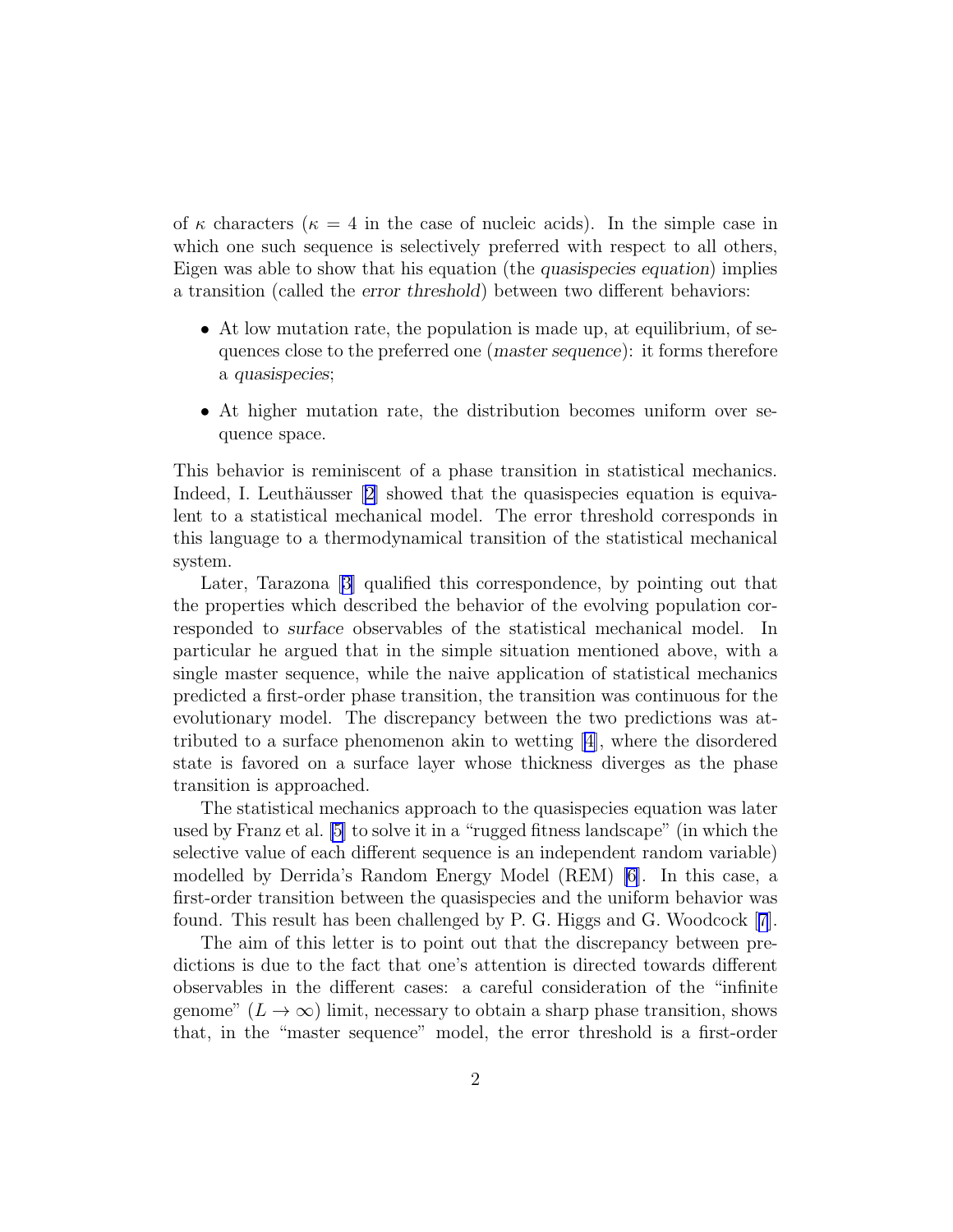<span id="page-2-0"></span>phase transition. This does not rule out the fact that, in the same limit, the fraction of individuals whose genotype is equal to the master sequence (or, for that matter, is at any finite Hamming distance away from it) goes smoothly to zero at the transition. In particular, the "wetting phenomenon" described by Tarazona does not take place, at least in this case. Similar results hold for the rugged fitness landscape.

Let us consider the  $\kappa=2$  "master sequence" model, defined as follows. The genotype s is described by L units  $s_i = \pm 1, i = 1, \ldots, L$ . The quasispecies equation, which describe the evolution of the fraction  $x<sub>s</sub>(t)$  of individuals having the genotype  $s$  at generation  $t$ , takes the form

$$
x_s(t+1) = \frac{1}{Z(t)} \sum_{s'} Q_{ss'} w_{s'} x_s(t), \qquad (1)
$$

where  $w_s$  is the fitness of sequence s and  $||Q_{ss'}||$  is the mutation matrix. The normalization factor  $Z(t)$  is given by

$$
Z(t) = \sum_{s} w_s x_s(t).
$$

The matrix element  $Q_{ss'}$  is the conditional probability that a reproduction event of an individual with genotype s' produces one with genotype s. If one assumes pointwise mutations with uniform probability one has

$$
Q_{ss'} = \mu^{d_H(s,s')}(1-\mu)^{L-d_H(s,s')},\tag{2}
$$

where

$$
d_{\mathrm{H}}(s, s') = \frac{1}{2} \sum_{i=1}^{L} (1 - s_i s'_i)
$$
 (3)

is the Hamming distance between the sequences s and  $s'$ , and  $\mu$  is the mutation rate. The "master sequence" is denoted by  $s^0 = (s_i^0)$ . The fitness  $w_s$ is then given by

$$
w_s = \begin{cases} \exp(kL), & \text{if } s = s^0; \\ 1, & \text{otherwise.} \end{cases}
$$
 (4)

In this expression,  $k > 0$  is a "selective" inverse temperature. We have chosen to take  $\ln w_{s0} \propto L$  in order to obtain the infinite genome limit in close analogy with the thermodynamical limit. We shall discuss later the scaling considered by Eigen [\[1](#page-8-0)] and followers, in which  $w_{S^0} \to \text{const.}$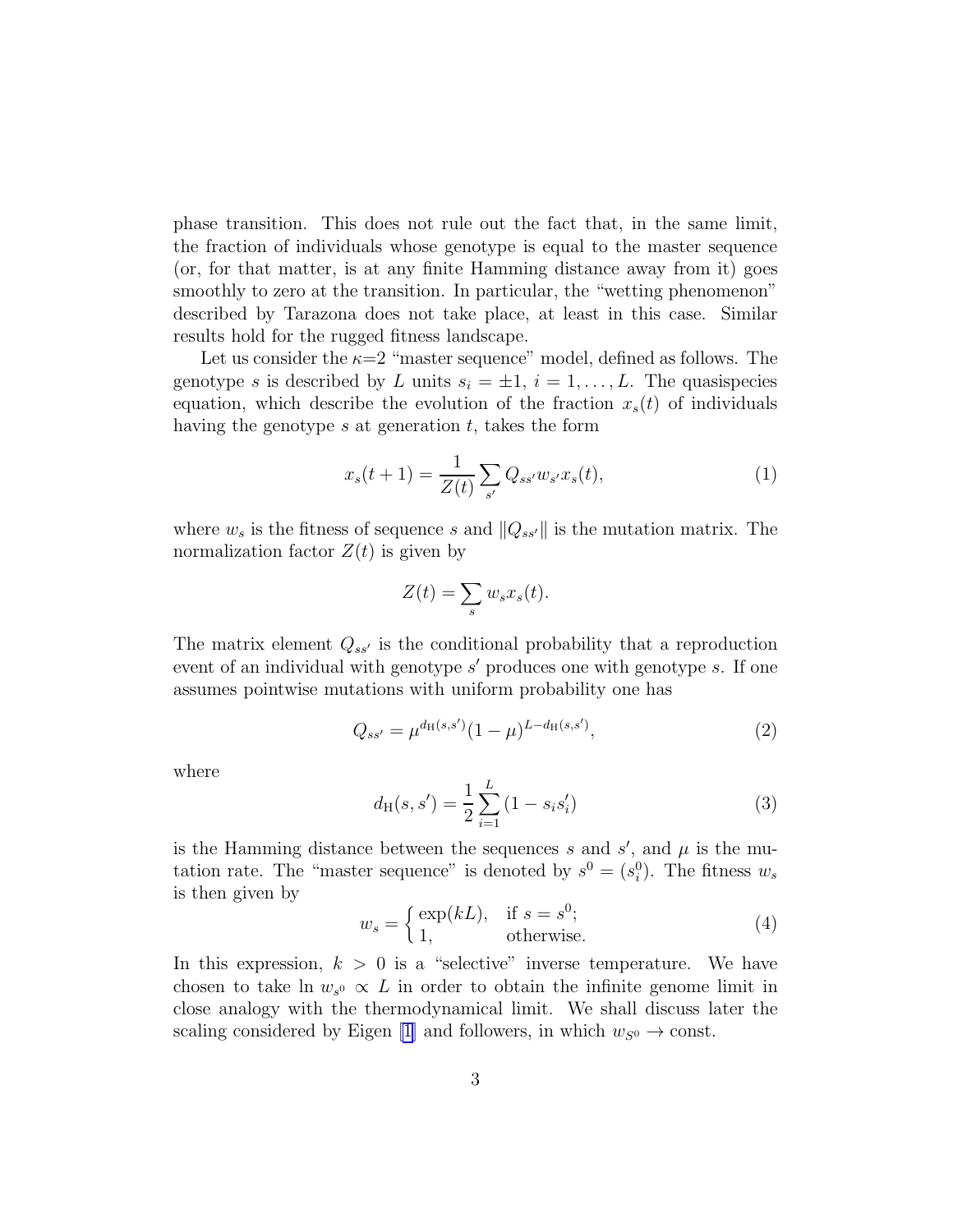As pointed out by Leuthäusser and Tarazona  $[2, 3]$  $[2, 3]$  $[2, 3]$ , the solution of eq.  $(1)$ can be expressed in terms of a statistical mechanical model. Let us consider a population evolving for T generations from an initial condition in which  $x_s = \delta_{ss^0}$ . One has

$$
x_s(T) = \frac{1}{\mathcal{Z}} \sum_{s(1), s(2), \dots, s(T-1)} Q_{s(T)s(T-1)} w_{s(T-1)} \cdots Q_{s(1)s^0} w_{s^0}
$$
  
= 
$$
\frac{1}{\mathcal{Z}} \sum_{s(1), s(2), \dots, s(T-1)} \exp \left[ \sum_{t=1}^T \left( \ln Q_{s(t)s(t-1)} + \ln w_{s(t-1)} \right) \right].
$$
 (5)

We have set  $s(T) = s$ ,  $s(0) = s^0$ , and we have defined the normalization constant  $\mathcal Z$  by

$$
\mathcal{Z} = \sum_{s(1), s(2), \dots, s(T-1), s(T)} \exp \left[ \sum_{t=1}^{T} \left( \ln Q_{s(t)s(t-1)} + \ln w_{s(t-1)} \right) \right]
$$
  

$$
\equiv \sum_{s(1), s(2), \dots, s(T-1), s(T)} \exp(-H\{s(t)\}).
$$

The last line defines the symbol  $H$ . It now turns out that, for the "master" sequence" model,

$$
- H\{s(t)\} \equiv \sum_{t=1}^{T} \left( \ln Q_{s(t)s(t-1)} + \ln w_{s(t-1)} \right)
$$
  
= 
$$
TL \ln (1 - \mu)
$$
  
+ 
$$
\sum_{t=1}^{T} \left( \beta \sum_{i=1}^{L} s_i(t)s_i(t-1) + k \delta_{s(t-1)s^0} \right),
$$
 (6)

where the "mutation" inverse temperature  $\beta$  is defined by

$$
\beta = \frac{1}{2} \ln \frac{1 - \mu}{\mu}.\tag{7}
$$

The expression (6) looks like the Hamiltonian (times the temperature) of an Ising system of  $TL$  spins, arranged in  $T$  layers of  $L$  spins each. The interlayer interactions, representing the correlation effects due to the heredity, are proportional to  $\beta$ , while the intralayer interactions, representing the selection,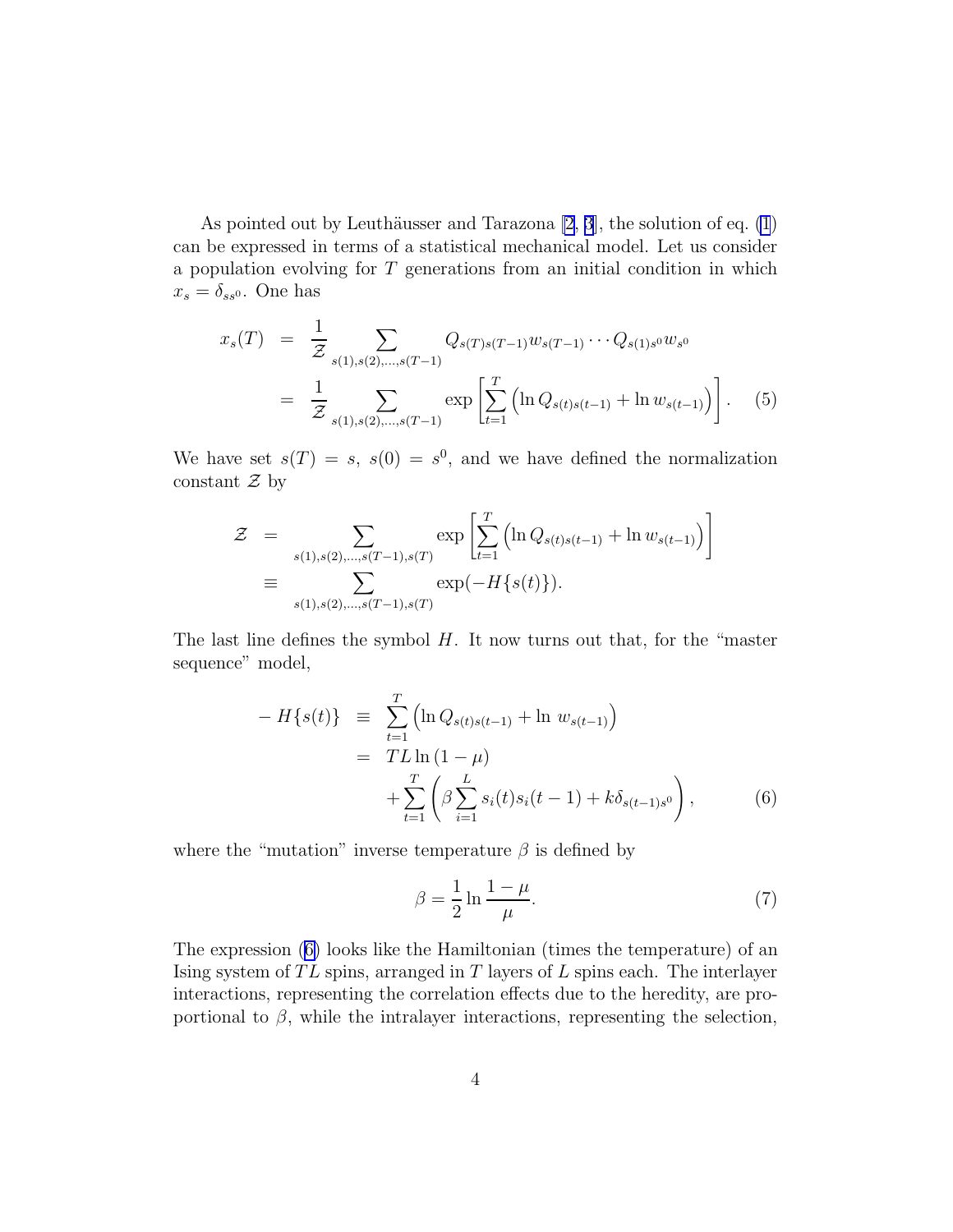areproportional to  $k$ . Tarazona [[3](#page-9-0)] pointed out that the intralayer interaction term corresponding to layer  $T$  is lacking in this expression: the system corresponds therefore to a statistical mechanical model with a free surface.

It is now easy to see that, in the limit  $L \to \infty$  followed by  $T \to \infty$ , a phase transition separates an ordered ("frozen") regime in which one has  $s(t) = s^0$  for all layers t except the last one, from a disordered ("free") one, in which all sequences s have the same probability, and the system behaves like a collection of L independent one-dimensional Ising models at temperature  $\beta^{-1}$ . The transition line can be obtained by comparing the free energies F defined by  $F = -\ln \mathcal{Z}$ :

1. For the ordered regime one has

$$
F_1 = -TL(k + \beta) + \text{ boundary terms};\tag{8}
$$

2. For the disordered regime one has

$$
F_2 = -TL \ln(2 \cosh \beta) + \text{ boundary terms},\tag{9}
$$

corresponding to the free energy per spin of a one-dimensional Ising model.

The transition line is given by the condition  $F_1 = F_2$  (where the boundary terms are neglected) and reads

$$
k_{\rm t}(\beta) = \ln(2\cosh\beta) - \beta. \tag{10}
$$

In terms of the mutation rate  $\mu$ , this corresponds to  $k_t = |\ln(1 - \mu)|$ , as originally obtained by Eigen [\[1](#page-8-0)].

We now show in more detail that all layers but the last one (corresponding to  $t = T$ ) are "frozen" for  $k > k_t(\beta)$ , in the sense that the only configurations which contribute in the infinite genome limit are those for which  $s(t) = s^0$ for  $t < T$ . Let us consider the last-but-one layer  $(t = T - 1)$ , and let us momentarily assume that the preceding layer is frozen. The last layer is free, because there are no contributions from the intralayer interactions at  $t = T$  [\[3\]](#page-9-0). There are two possibilities for  $s(T - 1)$ :

1. "Frozen":  $s(T-1) = s^0$ : this yields a contribution  $\exp[L(k+\beta)] \times$  $(2 \cosh \beta)^L$  to the partition sum; the second factor comes from the sum over the configurations of the last layer;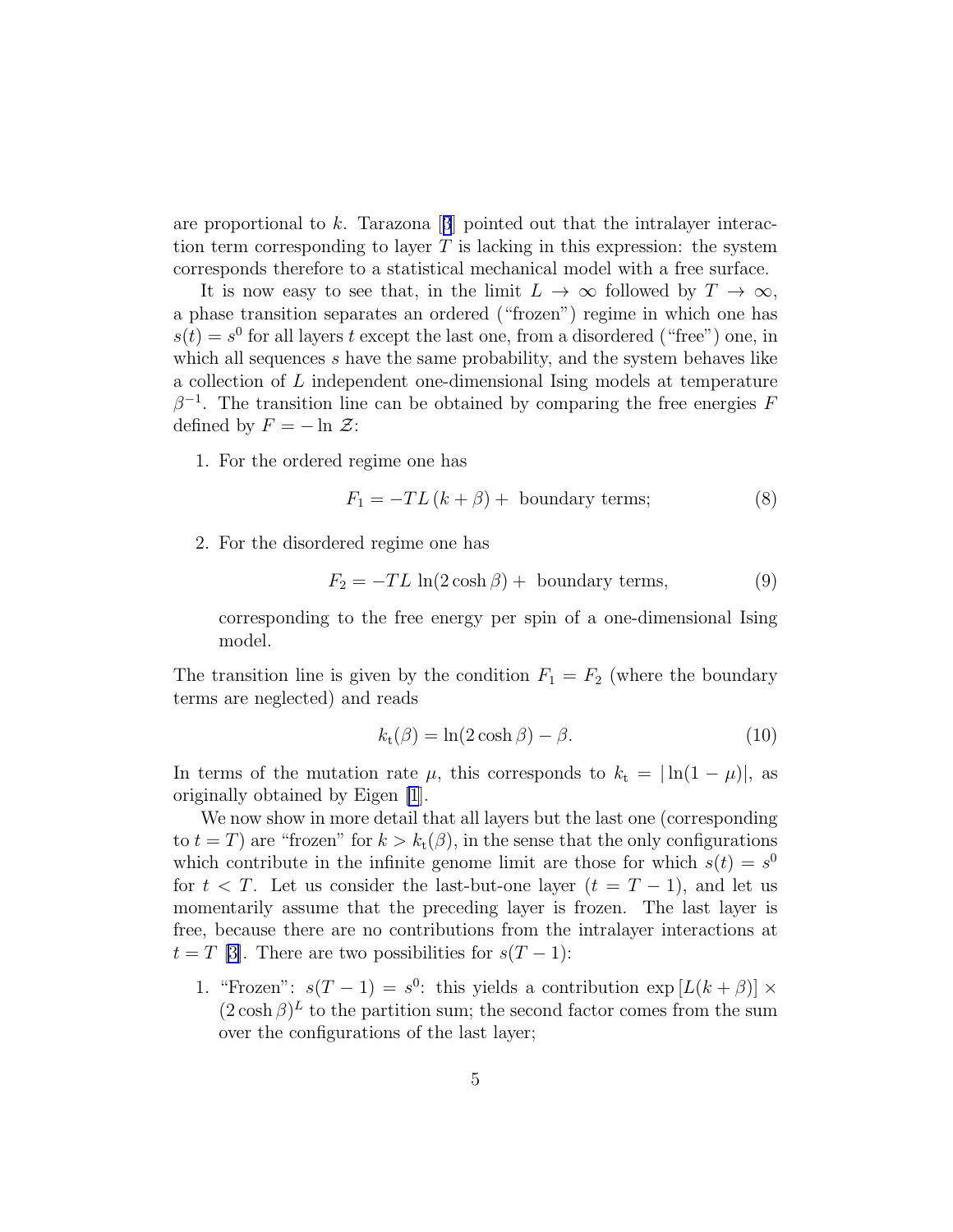<span id="page-5-0"></span>2. "Free": summing also over the configurations of the last-but-one layer, one obtains the contribution  $(2 \cosh \beta)^{2L}$ .

Because one has, by hypothesis,  $k > k_t(\beta) = \ln(2 \cosh \beta) - \beta$ , the first contribution dominates for  $L \to \infty$ . By induction, one can show in the same way that it is not possible that there is a label  $t_0 < T$  separating "frozen" layers (for  $t < t_0$ ) from "free" ones (for  $t \ge t_0$ ).

Let us now define, following Tarazona [\[3\]](#page-9-0), the order parameter  $m$  as the overlap of the average sequence  $(\langle s_i \rangle)$  with the master sequence  $s^0$ :

$$
m = \frac{1}{L} \sum_{i=1}^{L} \langle s_i \rangle s_i^0 = 1 - 2 \langle d_H(s, s^0) \rangle / L.
$$
 (11)

The angular brackets denote the population average:

$$
\langle A(s) \rangle = \sum_{s} x_s A(s), \tag{12}
$$

where we have taken into account that  $\sum_s x_x = 1$ .

In the ordered phase, all layers but the last one are frozen to the master sequence. It is then a simple matter to show that

$$
m = \tanh \beta = 1 - 2\mu. \tag{13}
$$

On the other hand,  $m = 0$ , obviously, in the disordered phase. We have thus obtained the result that the phase transition is of first order, and that  $m$ drops discontinuously from  $1 - 2\mu$  to 0 as k falls below the transition value  $k_t$ . Let us also remark that eq. (13) predicts that  $m = 0$  for  $\beta = 0$ , even for  $k > k_t(0) = \ln 2$ , as it is reasonable to expect on intuitive grounds.

This analysis is supported by the numerical solution of the quasispecies equation for finite  $L$ . We show in fig. 1 the order parameter as a function of  $\mu$  for different values of L. The value of k is such that the error threshold takes place for  $\mu = \mu_t = 0.25$ . One clearly sees that the curve approaches a discontinuous behavior as L increases, contrary to the statements contained inref. [[3\]](#page-9-0). Let us remark that, properly speaking, the weight  $x_{s0}(T)$  in the population approaches 0 in the thermodynamical limit  $(L \to \infty, k, \beta =$ const.). Nevertheless the population forms a bona fide quasispecies, in the sense of ref. [\[1](#page-8-0)].

Eigen  $[1]$ , Leuthäusser  $[2]$ , and Tarazona  $[3]$  have considered a situation in which the fitness ratio  $w_{s0}/w_s$  is kept constant as L increases. In this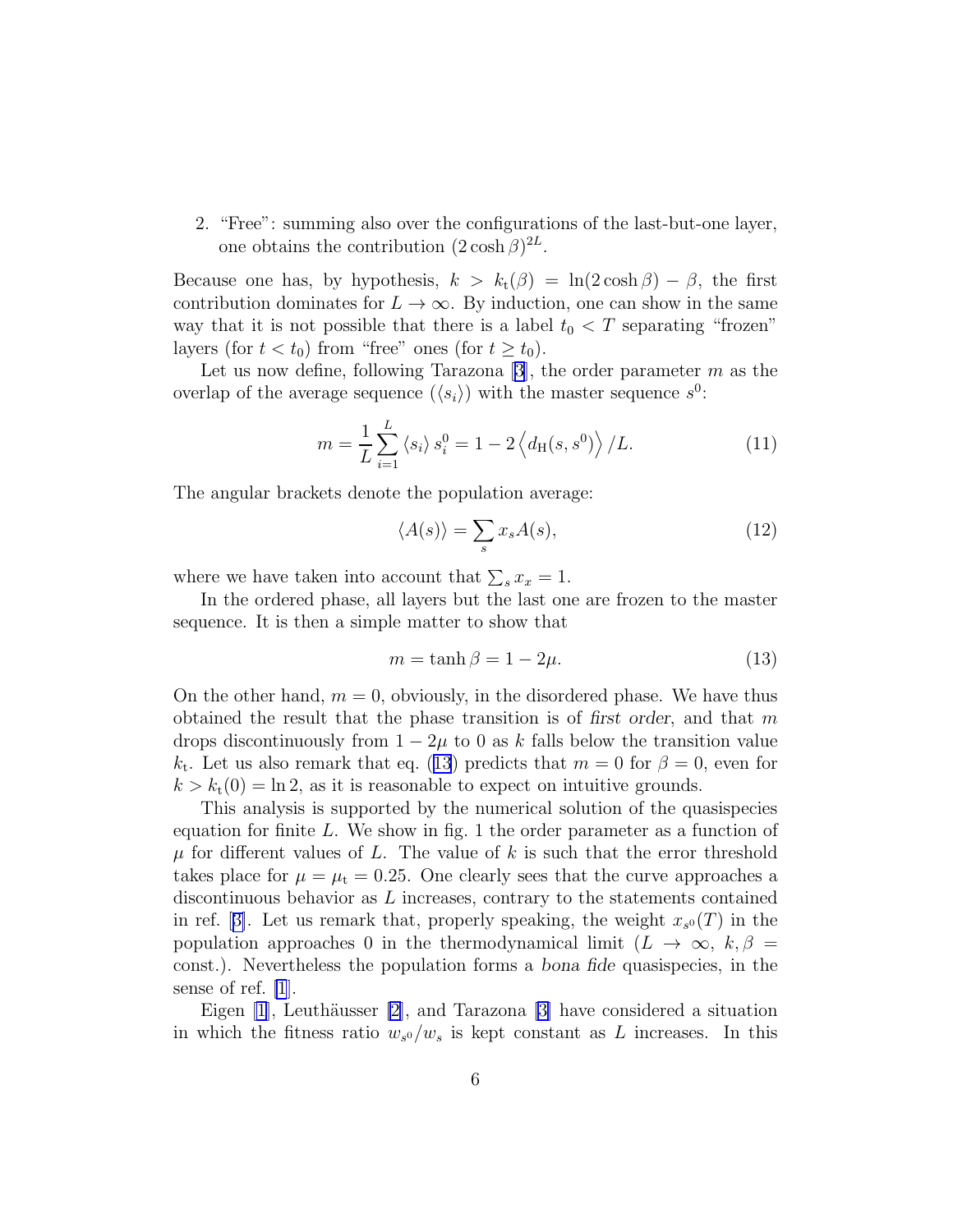case, if the mutation rate  $\mu$  (and hence  $\beta$ ) is kept constant, one eventually crosses over smoothly to a "disordered" regime, independently of the value of this ratio. This is the point that Eigen wanted to make when he introduced the quasispecies equation, back in 1971: that the error threshold prevented biological information to be maintained, if genome length exceeded a certain value.

In this situation, there is no sharp phase transition, and the question whether it be of first or second order is pointless. However, even in this case, one can obtain a phase transition in the limit  $L \to \infty$ , if one mantains constant the average number  $\mu$  of mutations. This corresponds to take  $\ln \beta \propto L$ . It is possible to solve the problem in this limit, and the results concide with what one obtains by taking the same limit in the equations we haver written above. In particular, the transition is still of first order, but now the order parameter  $m$  jumps from 1 to 0: just above the transition, the whole population lies a finite Hamming distance away from the master sequence (even though the weight of the master sequence goes smoothly to zero).

On the other hand, this behavior does contradict the fact that the weight  $x_{s0}(T)$  of the master sequence (which does not vanish if  $\mu$  is small enough) approaches 0 continuously at the error threshold, as exhibited by fig. 2. The limit behavior is indeed given by [\[8\]](#page-9-0)

$$
x_{s^0} = \begin{cases} 1 - u/u_t, & \text{for } u < u_t; \\ 0, & \text{otherwise}; \end{cases}
$$
 (14)

where  $u = 1 - \exp(-\mu L)$  is the total mutation probability, and  $u_t$  is the corresponding transition value. However, even in the infinite genome limit, the whole population is the offspring of master sequence individuals at each generation, and has therefore a finite overlap with the master sequence, as soon as one is above the transition.

Let us now consider the REM fitness landscape. In this case the fitness  $w_s$  is given by

$$
w_s = \exp(-kE(s)),\tag{15}
$$

where the "energies"  $E(s)$  of different sequences are independent normally distributed random variables, with zero average and variance equal to  $L/2$ .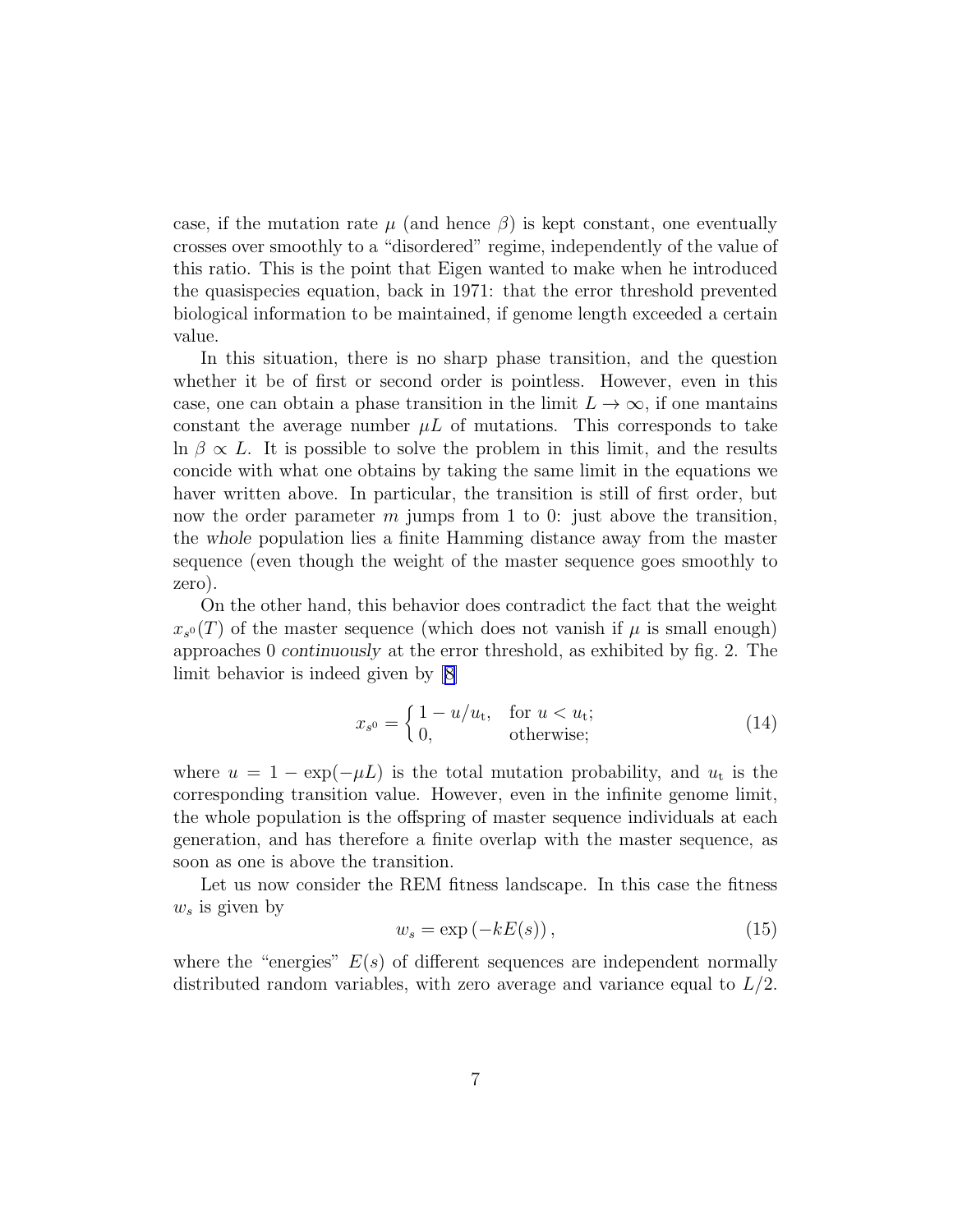We have correspondingly

$$
\mathcal{Z} = \sum_{s(1),...,s(T)} \exp\left[\sum_{t=1}^{T-1} \left(\beta \sum_{i=1}^{L} s_i(t)s_i(t+1) - kE(s(t))\right)\right],\tag{16}
$$

where, as before, we assume that  $s(0)$  corresponds to an energy minimum. The bulk properties of this model have been studied in[[5\]](#page-9-0) with the replica method. We briefly illustrate here the results, using the argument originally developed by Derrida to solve the REM [\[6](#page-9-0)]. Suppose to consider two neighboring layers, t and  $t + 1$ , whose overlap q, defined by

$$
q = \frac{1}{L} \sum_{i=1}^{L} s_i(t) s_i(t+1),
$$

has a fixed value. The average number of these configurations with energy equal to  $E$  is given by

$$
\mathcal{N}(E, q) \sim \exp\left(LS(q) - E^2/L\right),\tag{17}
$$

where  $S(q) = \ln 2 - \frac{1}{2}$  $\frac{1}{2}[(1+q)\ln(1+q) + (1-q)\ln(1-q)]$ . The typical value is equal to the average value if the latter is exponentially large, and vanishes otherwise. We can thus write for a typical sample:

$$
\mathcal{Z} = \int_{(LS(q)-E^2/L)>0} dE \, d\, q \, \mathcal{N}(E,q) \, \exp\left[T(-kE + L\beta q)\right]. \tag{18}
$$

This expression is dominated by the saddle point in the free phase, and by the smallest value of the energy (and  $q = 1$ ) in the frozen phase. The typical value can be obtained by eq. (17), by setting  $\mathcal{N}(E, 0) \sim O(1)$ , and is equal to  $-L\sqrt{\ln 2}$ . The free energy is thus given

$$
F = \begin{cases} -TL\left[\ln(2\cosh\beta) + k^2/4\right], & \text{in the free phase;}\\ -TL\left(k\sqrt{\ln 2} + \beta\right), & \text{in the frozen phase.} \end{cases}
$$
(19)

Bycomparison of the free energies, the transition line is located at  $|5|$ 

$$
k_{\rm t}(\beta) = 2\left(\sqrt{\ln 2} - \sqrt{\beta - \ln(\cosh \beta)}\right). \tag{20}
$$

We remark en passant that, contrary to the REM and other systems with discontinuous glass transitions[[9\]](#page-9-0), here the transition is thermodynamically of first order, with a latent heat that can be easily computed from eq. (19).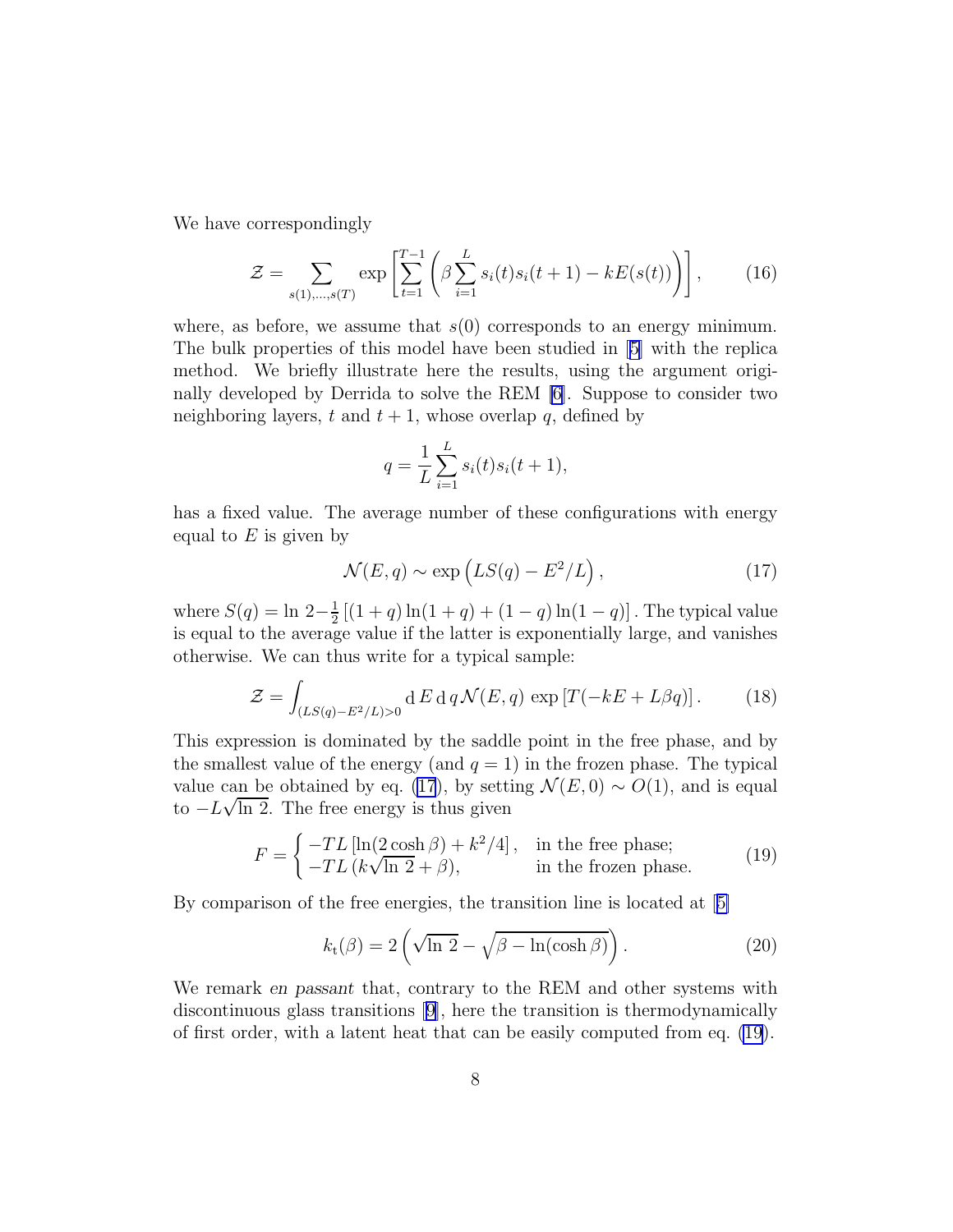<span id="page-8-0"></span>The surface (evolutionary) properties can be worked out as in the "master sequence" case. Let us consider the frozen phase, and let us assume that layer  $T-2$  is frozen into one of the REM ground states. We focus on layer  $T-1$ and assume that layer T is free. Layer T has then no influence on layer  $T-1$ , whose contribution to the free energy is given by

$$
\mathcal{Z}_{T-1} = \sum_{s(T-1)} \exp\left(-kE(s(T-1)) + \beta \sum_{i} s_i(T-2)s_i(T-1)\right). \tag{21}
$$

Analyzing eq. (21) as above, we find a freezing transition into the ground state, with the same conditions as for the bulk. Therefore, as long as  $k > k_t$ , all layers but the last one are frozen in the energy ground state. It is clear at this point that all along the frozen phase  $m = (1/L) \sum_i \langle s_i(0)s_i(t) \rangle$  is independent of t for  $t > 0$ , and is given by  $m = \tanh \beta$ . In the same way the weight of the optimal sequence behaves as in the "master sequence" model.

Summarizing, we have shown that in the "master sequence" and in the REM landscapes for the quasispecies equation, in the limit in which one can speak of sharp phase transitions, surface phenomena do not appear. Indeed the surface passively follows the behavior of the bulk. This is due to the pathology of the model, that is one-dimensional in the time direction, but mean-field like in the sequence direction. The analysis also shows that "master sequence" and REM landscapes, apart from details, have very similar evolutive properties.

### Acknowledgments

SF thanks the Laboratoire de Physique Théorique of the Ecole Normale Supérieure (Paris) for hospitality and support during the elaboration of this work. LP is Associato to the Istituto Nazionale di Fisica Nucleare, Sezione di Napoli, and acknowledges the support of a Chaire Joliot of the ESPCI.

# References

[1] M. Eigen, *Naturwissenschaften* 58 465 (1971); M. Eigen, J. McCaskill, P. Schuster, *Adv. Chem. Phys.* 75 149 (1989).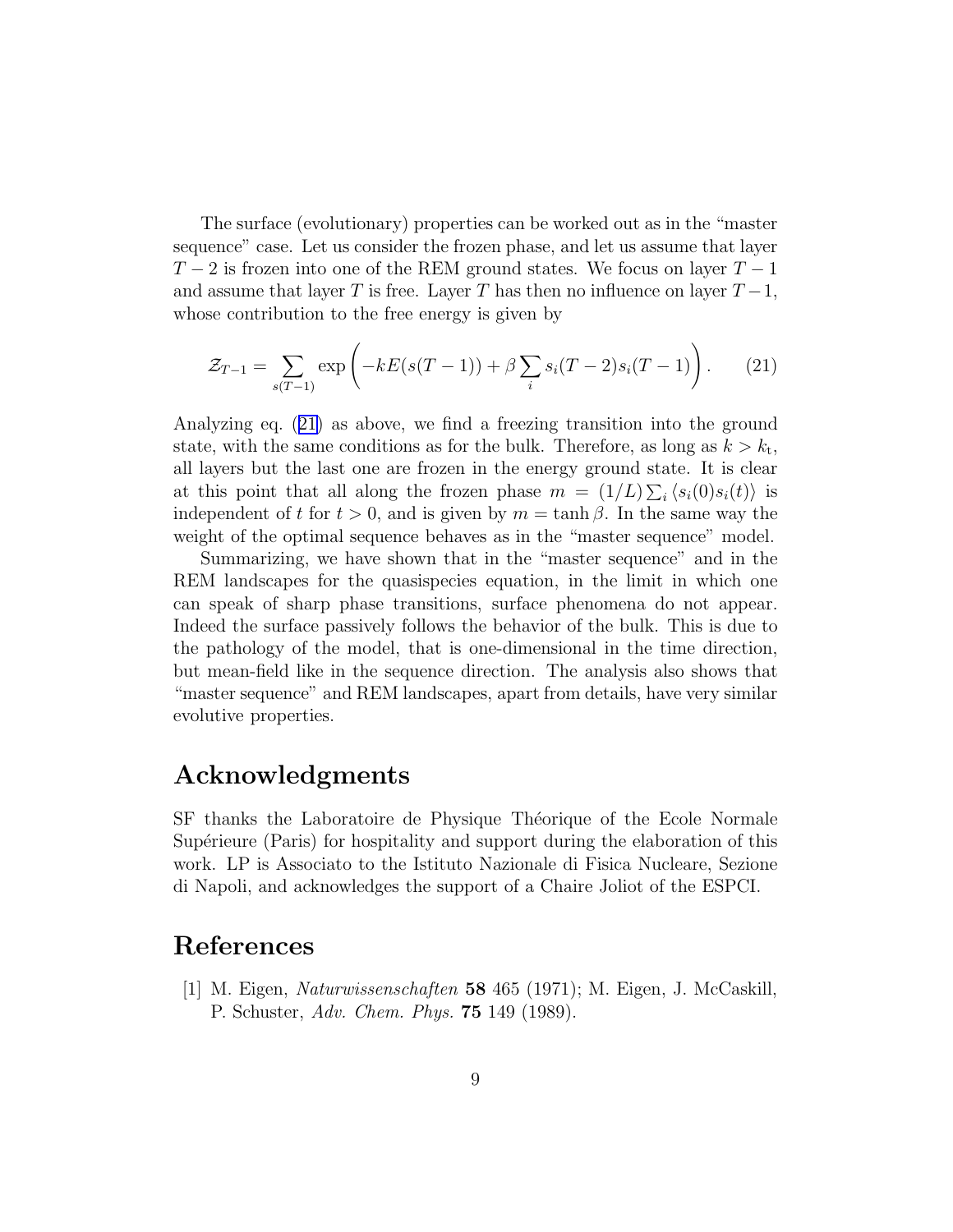- <span id="page-9-0"></span>[2] I. Leuthäusser, *J. Stat. Phys.* **48** 343 (1987).
- [3] P. Tarazona, *Phys. Rev.* A45 6038 (1992).
- [4] S. Dietrich, in *Phase transitions and critical phenomena*, C. Domb and J. Lebowitz (eds.), (New York: Academic Press, 1983) Vol. 8.
- [5] S. Franz, L. Peliti, M. Sellitto, *J. Phys. A: Math. Gen.* 26 L1195 (1993).
- [6] B. Derrida, *Phys. Rev.* B24 2613 (1981).
- [7] P. G. Higgs and G. Woodcock, Manchester preprint.
- [8] P. G. Higgs, *Genet. Res. Camb.* 63 63 (1994).
- [9] T. R. Kirkpatrick, D. Thirumalai, *Transp. Theor. Stat. Phys.* 24 927 (1995) and references therein.

### Figure captions

- 1. Order parameter m in the "master sequence" model as a function of the mutation rate  $\mu$  for  $L = 10, 20, 40, 80$ . The selective temperature k equals $\ln(4/3)$ . Also plotted the prediction of eq. ([13](#page-5-0)).
- 2. Weight  $x_{s0} = x_0$  of the master sequence as a function of the total mutation rate  $u = 1 - \exp(-\mu L)$  for  $L = 10, 20, 40, 80$ . We have chosen  $k = 1/4$  so that  $\mu_t L = 1/4$ . Also plotted the prediction [8]  $x_{s0} = 1 - u/u_t$ , where  $u_t$  is the value of u at the transition.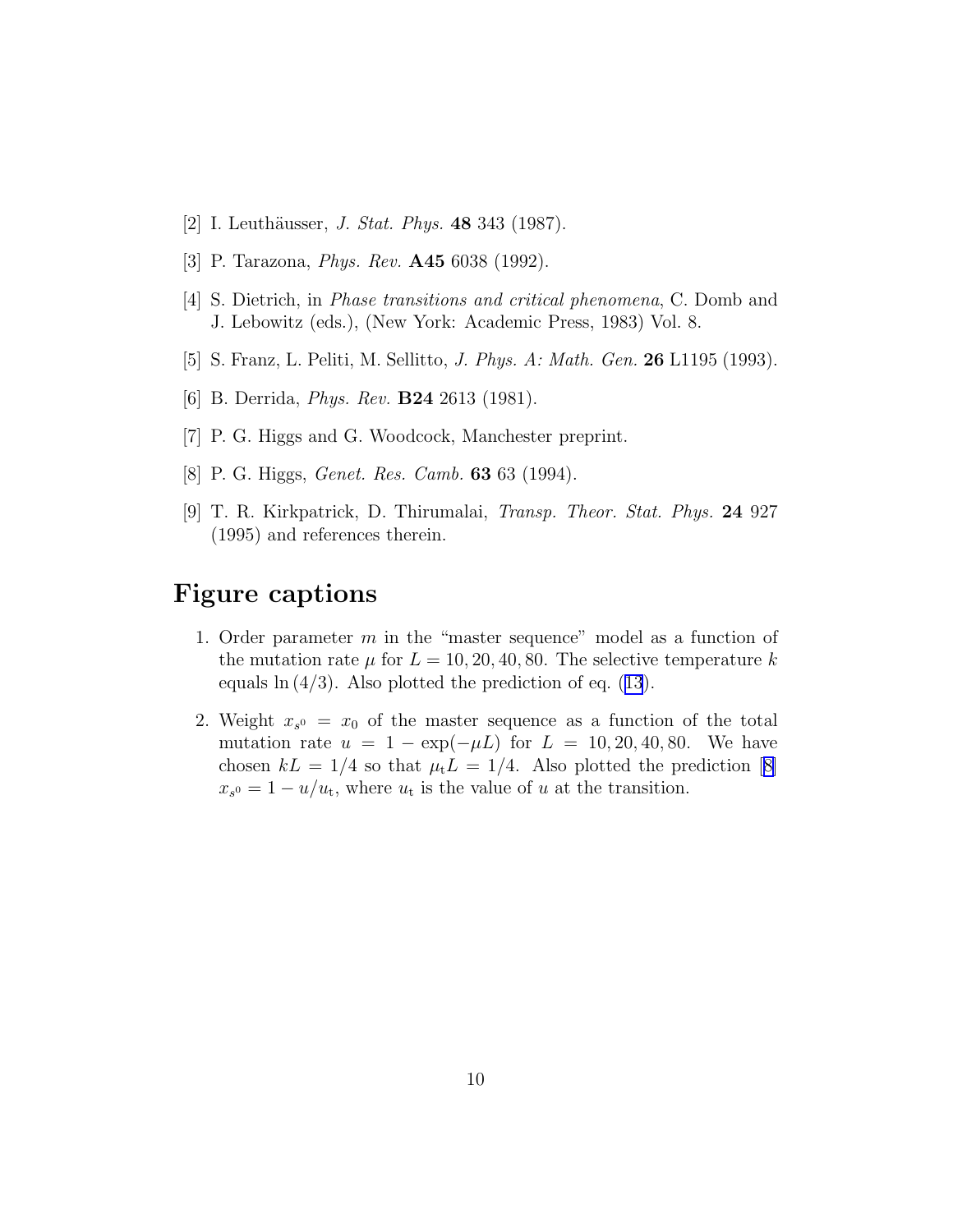